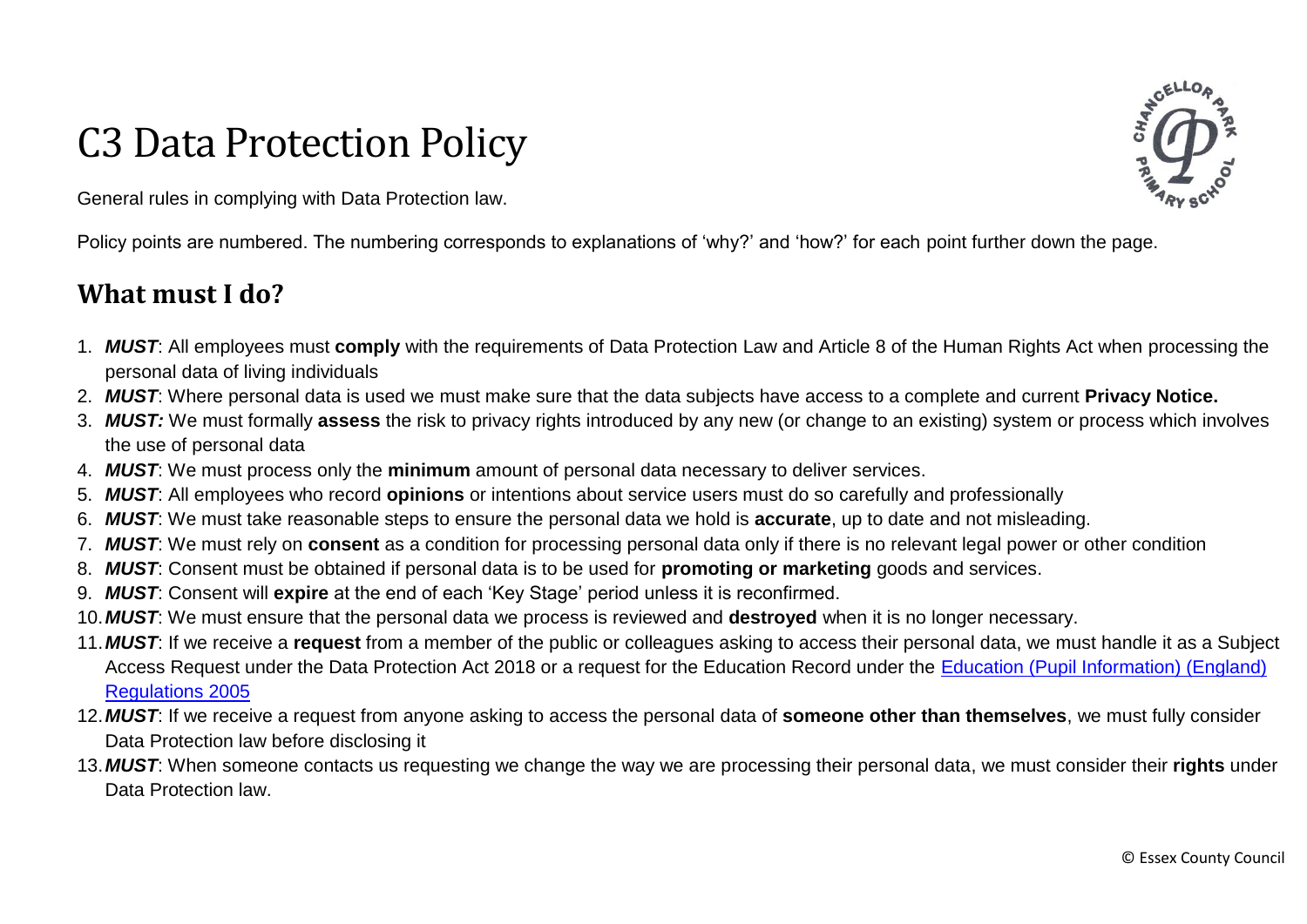- 14.*MUST NOT*: You must not access personal data which you have **no right to view**
- 15.*MUST*: You must follow system user **guidance** or other formal processes which are in place to ensure that only those with a business need to access personal data are able to do so
- 16.*MUST*: You must **share** personal data with external bodies who request it only if there is a current agreement in place to do so or it is approved by the Data Protection Officer or SIRO.
- 17.*MUST*: Where the content of telephone calls, emails, internet activity and video images of employees and the public is **recorded, monitored and disclosed** this must be done in compliance with the law and the regulator's Code of Practice.
- 18.*MUST*: All employees must be **trained** to an appropriate level, based on their roles and responsibilities, to be able to handle personal data securely.
- 19.*MUST*: When using **'data matching'** techniques, this must only be done for specific purposes in line with formal codes of practice, informing service users of the details, their legal rights and getting their consent where appropriate.
- 20.*MUST*: We must maintain an up to date entry in the **Public Register of Data Controllers**
- 21.*MUST:* Where personal data needs to be anonymised or pseudonymised, for example for **research purposes**, we must follow the relevant procedure
- 22.*MUST NOT*: You must not **share** any personal data held by us with an individual or organisation based in any country outside of the United Kingdom without seeking advice from the SIRO or Data Protection Officer
- 23.*MUST*: We must identify **Special Categories** of personal data and make sure it is handled with appropriate security and only accessible to authorised persons
- 24.*MUST*: When **sending** Special Category data to an external person or organisation, it should be marked as "OFFICIAL-SENSITIVE" and where possible, sent by a secure method

# **Why must I do it?**

- 1. To comply with legislation
- 2. To comply with Data Protection legislation which requires us to make the data subject aware of how we will handle their personal data
- 3. To ensure that the rights of the Data Subject are protected in any proposed new activity or change to an existing one
- 4. The law states that we must only process the minimum amount of information needed to carry out our business purpose. It is not acceptable to hold information on the basis that it might possibly be useful in the future without a view of how it will be used. Changes in circumstances or failure to keep the information up to date may mean that information that was originally adequate becomes inadequate.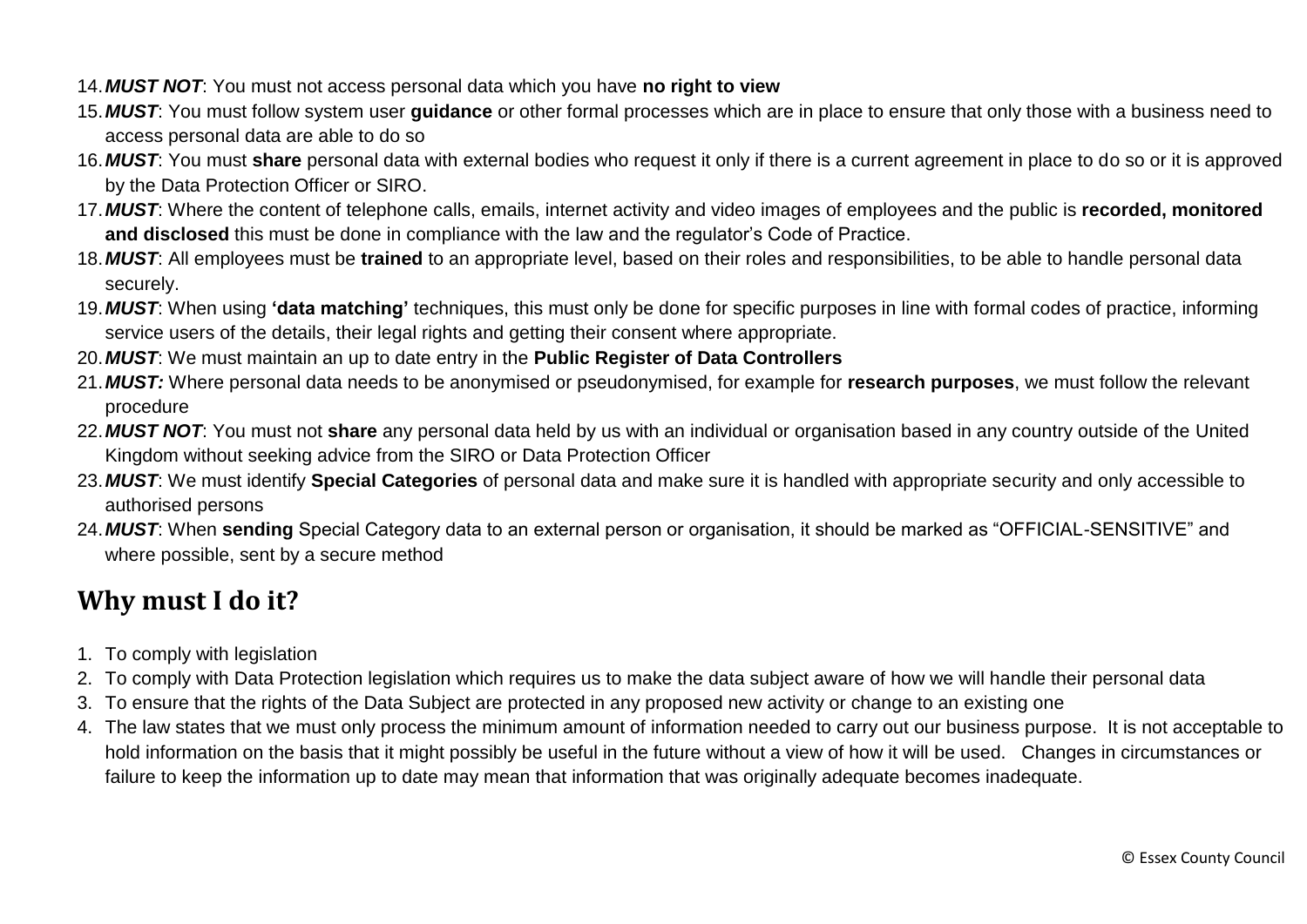- 5. To maintain professional standards and to assist in defending the validity of such comments if the data subject exercises their rights to ask us to amend or delete their personal data if they feel it to be inaccurate.
- 6. To comply with a principle of Data Protection law
- 7. To comply with Data Protection law. Where processing does not rely on a legal condition other than consent
- 8. When using personal data for marketing and promoting services it is unlikely that any lawful condition other than consent would apply.
- 9. Consent can only be valid for a reasonable period of time.
- 10.To comply with a principle of Data Protection law.
- 11.To comply with the right to access personal data
- 12.To comply with a principle of Data Protection law.
- 13.To comply with the rights of the Data Subject under Data Protection law
- 14.Personal data must be protected by effective security controls to ensure that only those with approved business need to access the data can do so
- 15.Personal data must be protected by effective security controls to ensure that only those with approved business need to access the data can do so
- 16.To comply with the legal requirements to keep personal secure but also to ensure that where there are legal grounds to share information in a managed way that this is done correctly.
- 17.The law permits organisations to hold such data in order to measure the quality of services being provided, to record consent etc. In certain circumstances recordings may be accessed e.g. to investigate alleged criminal activity or breaches of Organisation policy etc.
- 18.To comply with a principle in Data Protection law and the Data Protection Officer governance requirements
- 19.To comply with the Data Subject's rights
- 20.This is a regulatory requirement and allows the public to see what personal information we hold to support transparency
- 21.Where personal data is used for research purposes, the processing of the data can be legitimised by provisions within Data Protection law
- 22.To comply with the right of the Data Subject to have equivalent legal safeguards in place over their data in another country as they would here. Personal data transferred overseas (including hosted solutions) must be securely handled under the same or substantially similar provisions that exist under the Data Protection Act.
- 23.To comply with Article 9 of GDPR
- 24.To comply with Article 9 of GDPR and comply with a principle of Data Protection law requiring personal data is processed with appropriate security measures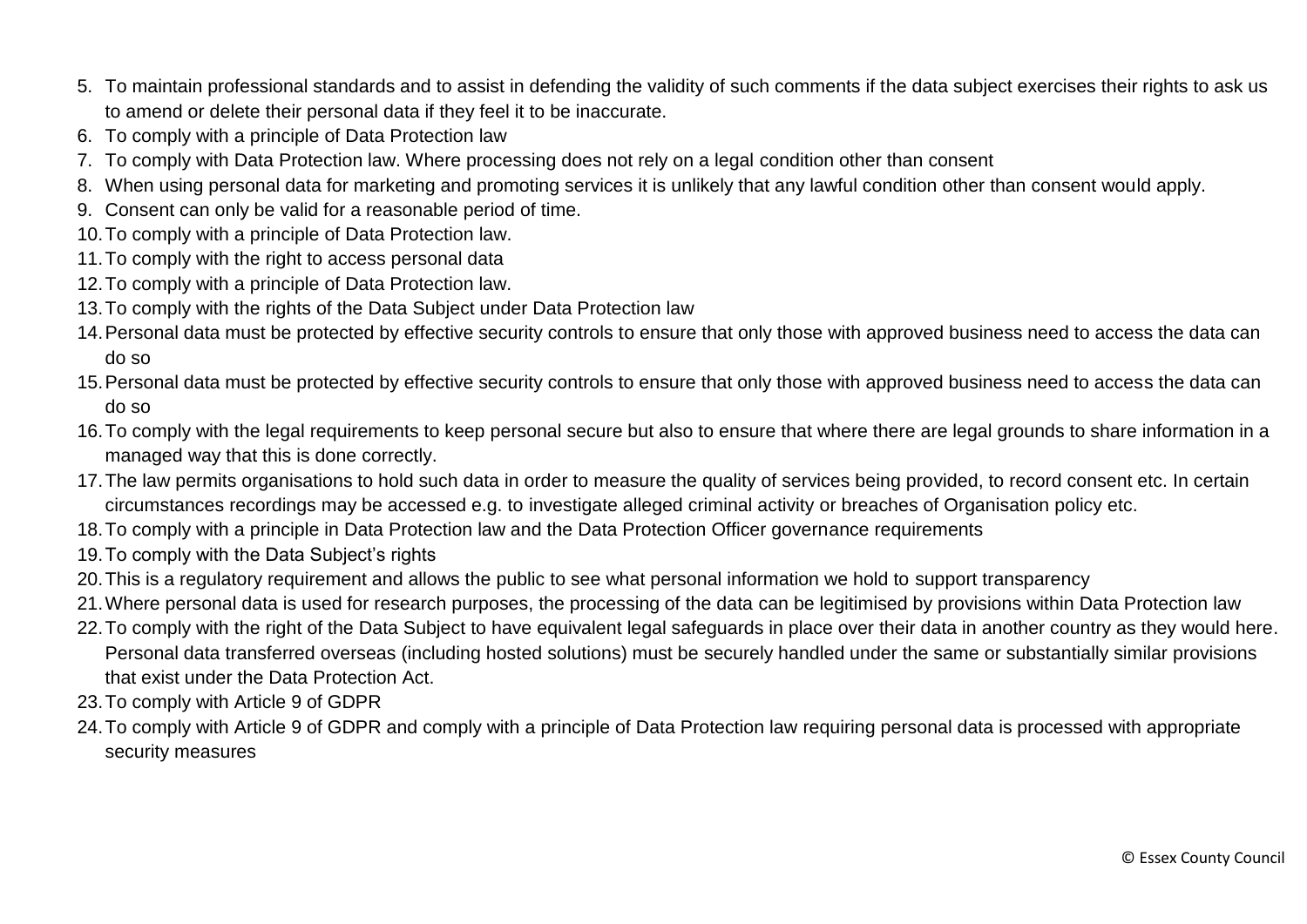# **How must I do it?**

- 1. To comply with legislation
- 2. To comply with Data Protection legislation which requires us to make the data subject aware of how we will handle their personal data
- 3. To ensure that the rights of the Data Subject are protected in any proposed new activity or change to an existing one
- 4. The law states that we must only process the minimum amount of information needed to carry out our business purpose. It is not acceptable to hold information on the basis that it might possibly be useful in the future without a view of how it will be used. Changes in circumstances or failure to keep the information up to date may mean that information that was originally adequate becomes inadequate.
- 5. To maintain professional standards and to assist in defending the validity of such comments if the data subject exercises their rights to ask us to amend or delete their personal data if they feel it to be inaccurate.
- 6. To comply with a principle of Data Protection law
- 7. To comply with Data Protection law. Where processing does not rely on a legal condition other than consent
- 8. When using personal data for marketing and promoting services it is unlikely that any lawful condition other than consent would apply.
- 9. Consent can only be valid for a reasonable period of time.
- 10.To comply with a principle of Data Protection law.
- 11.To comply with the right to access personal data
- 12.To comply with a principle of Data Protection law.
- 13.To comply with the rights of the Data Subject under Data Protection law
- 14.Personal data must be protected by effective security controls to ensure that only those with approved business need to access the data can do so
- 15.Personal data must be protected by effective security controls to ensure that only those with approved business need to access the data can do so
- 16.To comply with the legal requirements to keep personal secure but also to ensure that where there are legal grounds to share information in a managed way that this is done correctly.
- 17.The law permits organisations to hold such data in order to measure the quality of services being provided, to record consent etc. In certain circumstances recordings may be accessed e.g. to investigate alleged criminal activity or breaches of Organisation policy etc.
- 18.To comply with a principle in Data Protection law and the Data Protection Officer governance requirements
- 19.To comply with the Data Subject's rights
- 20.This is a regulatory requirement and allows the public to see what personal information we hold to support transparency
- 21.Where personal data is used for research purposes, the processing of the data can be legitimised by provisions within Data Protection law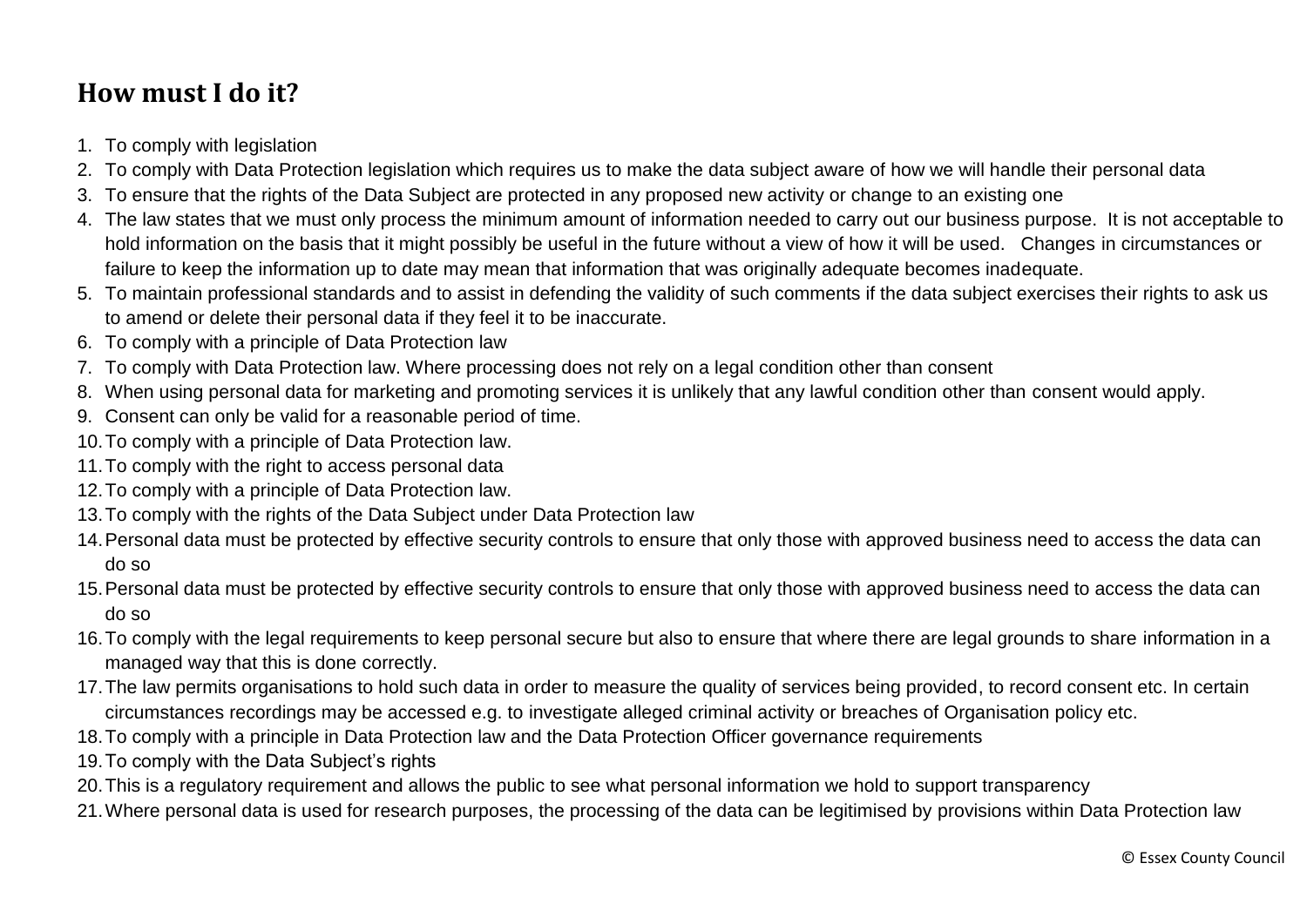- 22.To comply with the right of the Data Subject to have equivalent legal safeguards in place over their data in another country as they would here. Personal data transferred overseas (including hosted solutions) must be securely handled under the same or substantially similar provisions that exist under the Data Protection Act.
- 23.To comply with Article 9 of GDPR
- 24.To comply with Article 9 of GDPR and comply with a principle of Data Protection law requiring personal data is processed with appropriate security measures

# **How must I do it?**

- 1. By following the points in this policy
- 2. By approving and reviewing a compliant privacy notice in line with the Privacy Notice Procedure and making it available to the data subjects
- 3. By completing and approving a Privacy Impact Assessment, or Data Protection Impact Assessment where the processing is 'high risk' to the rights of the data subjects.
- 4. By ensuring that the means we use to gather personal data (such as forms etc.) only ask for the information that is required in order to deliver the service.
- 5. By considering that anything committed to record about an individual may be accessible by that individual in the future or challenged over its accuracy.
- 6. For example, there should be at least an annual check of the currency of data held about service users and whenever contact is re-established with a service user, you should check that the information you hold about them is still correct.
- 7. By following the points in the Consent Procedure
- 8. By following the points in the Consent Procedure
- 9. By following the points in the Consent Procedure. Parents/ Guardians of pupils in the last year of a key stage should expect a communication to ask them to refresh their consents. If they do not respond ahead of a deadline date then consent should be assumed to be no longer valid.
- 10.By following the points in the Records Management Policy. We must review personal data regularly and delete information which is no longer required; although we must take account of statutory and recommended minimum retention periods. Subject to certain conditions, the law allows us to keep indefinitely personal data processed only for historical, statistical or research purposes. The Retention Schedule will give guidance in these areas.
- 11.By following the points in the Statutory Requests for Information Policy. We must be aware that data subjects can ask others to make a request on their behalf. There must be evidence of consent provided by the Data Subject to support this.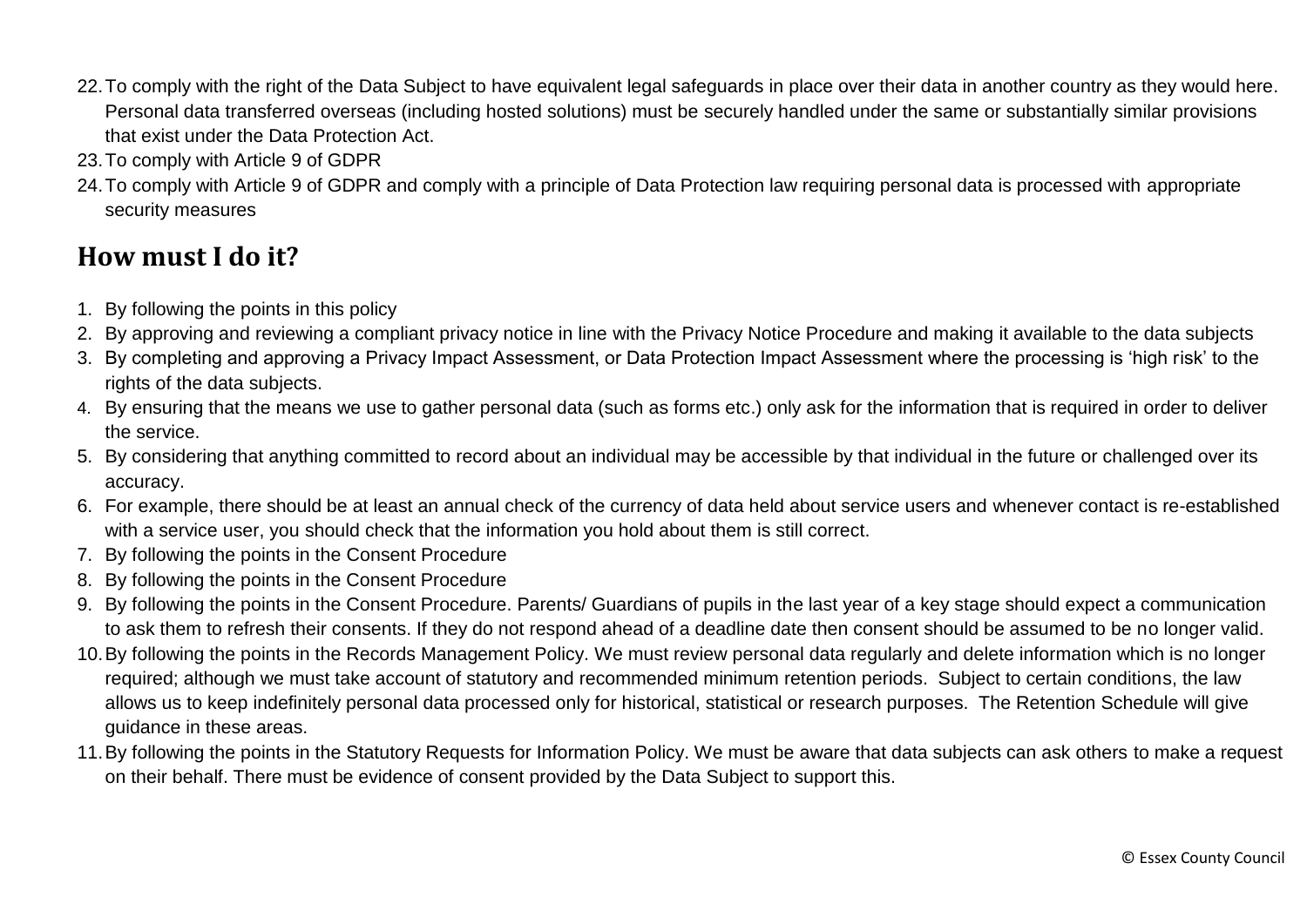- 12.By following the points in the Statutory Requests for Information Policy. Such requests would typically be managed under the Freedom of Information Act (if from a member of the public) or under Data Protection or Justice law if for a criminal investigation, however the decision whether or not to disclose someone's personal data to a third party must satisfy the requirements of Data Protection law
- 13.By reviewing the impact of any requested change on any statutory duty being fulfilled by the Organisation.
- 14.By being aware through training and guidance from your manager on what information is appropriate for you to access to do your job. Systems and other data storage must be designed to protect access to personal data. You must inform your manager if you have access to data which you suspect you are not entitled to view.
- 15.By ensuring appropriate security controls are in place and rules to support those controls are followed. The following should be in place:
	- technical methods, such as encryption, password protection of systems, restricting access to network folders;
	- physical measures, such as locking cabinets, keeping equipment like laptops out of sight, ensuring buildings are physically secure; and
	- organisational measures, such as:
		- o Providing appropriate induction and training so that staff know what is expected of them
		- o Taking reasonable steps to ensure the reliability of staff that access personal data, for example, by the use of Disclosure and Barring Service (DBS) checks.
		- o Making sure that passwords are kept secure, forced to be changed after an agreed period and are never shared
- 16.Consult your manager, any procedure guidance or any library of sharing agreements managed by the Organisation. Consult the Data Protection Officer or SIRO in one-off cases of sharing.
- 17.By ensuring that employees and members of the public are fully aware of what personal data is being recorded about them and why, and it what circumstances that data may be used. Operation of overt surveillance equipment such as CCTV must always be done in line with relevant codes of practice captured in the Surveillance Management Procedure. Any covert surveillance must be done in line with the provisions in the Investigatory Powers Act (2016)
- 18.By completing compulsory training courses relevant to your role. Records will be kept of induction training and annual refresher training. Training content for each role will be determined by feedback on current training methods and the outcome of investigating security incidents. This will be reviewed frequently.
- 19.By ensuring an Impact Assessment has been approved for the activity
- 20.The entry should be reviewed annually and an update is to be made when any change to the purposes of processing personal data occur
- 21.Follow the guidance in the Data Minimisation Procedure
- 22.Consult the Data Protection Officer over any proposed sharing outside of the UK. If you are a manager who is proposing a change to or implementing a new system which may involve the hosting of personal data in a nation outside the UK, this must be first assessed by a Privacy Impact Assessment, which must be approved by your SIRO and Data Protection Officer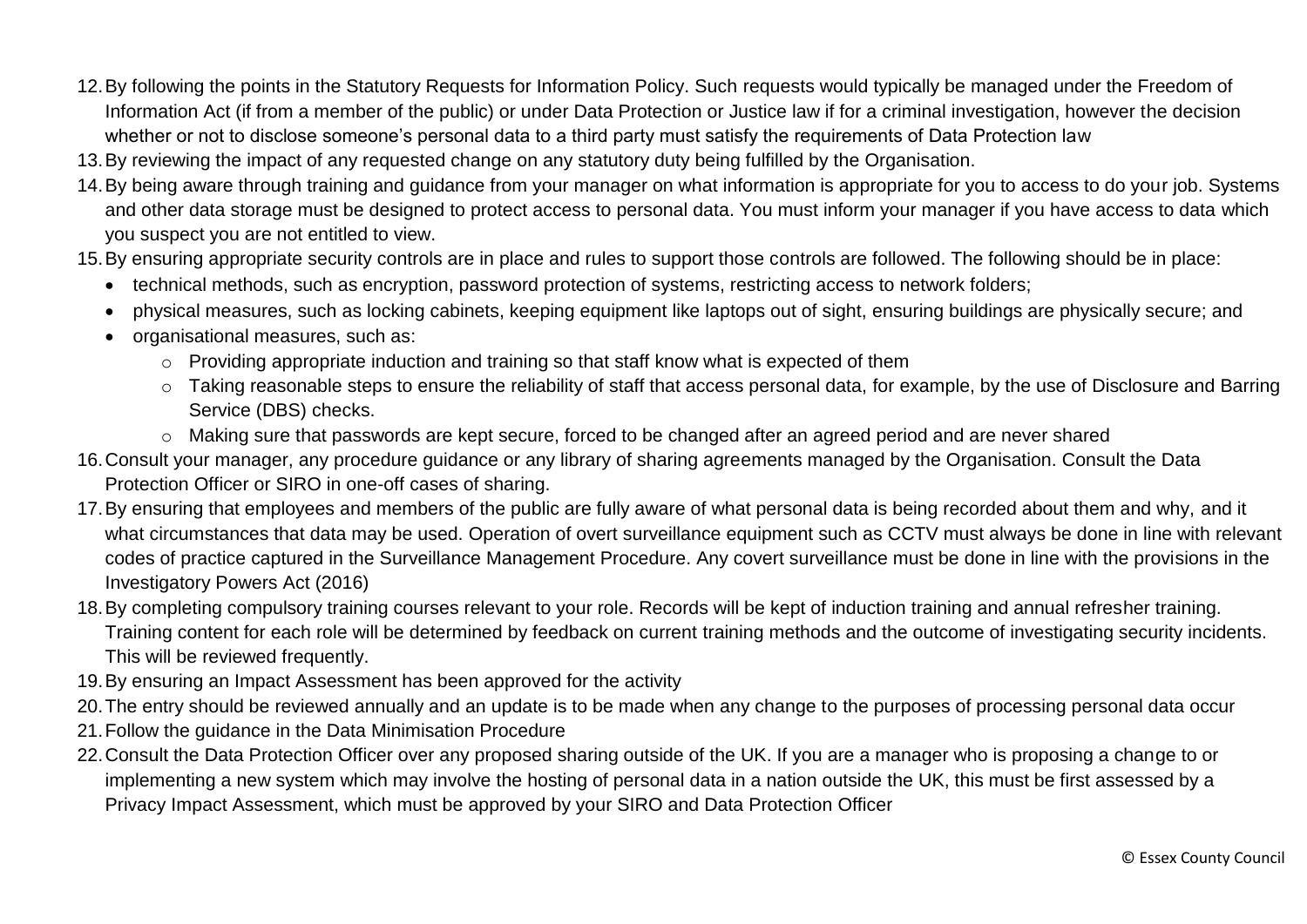- 23.Special Categories of Personal Data are information revealing *racial or ethnic origin*, *political opinions*, *religious or philosophical beliefs*, or *trade union membership*, and *genetic data*, *biometric data* for the purpose of uniquely identifying an individual, *data concerning health* or *data concerning an individual's sex life or sexual orientation*. Where this data is held it should be stored securely and in a way that access is restricted only to those internal staff that have a valid need to access it. It should only be shared externally after verifying that the recipient is entitled to access this data and through secure means.
- 24.Hard-copy packages must be marked as such by writing on the exterior of the package. Emails should contain the wording in the 'subject' field before the email title. Refer to the Records of Processing Activity document and the register of Data Flows for clear instruction on how you are expected to handle sending the data securely according to the particular activity you are undertaking

### **What if I need to do something against this policy?**

If you believe you have a valid business reason for an exception to these policy points, having read and understood the reasons why they are in place, please raise a formal request by contacting Mrs Mills Headteacher

If you believe the policy does not meet your business needs, you may raise this with your Information Champion who, if they agree with your suggestion, may propose a policy change.

### **Document Control**

Version: 1 Date approved: January 2021 Approved by: GDPR Working Party Next review: January 2022 (1 Year)